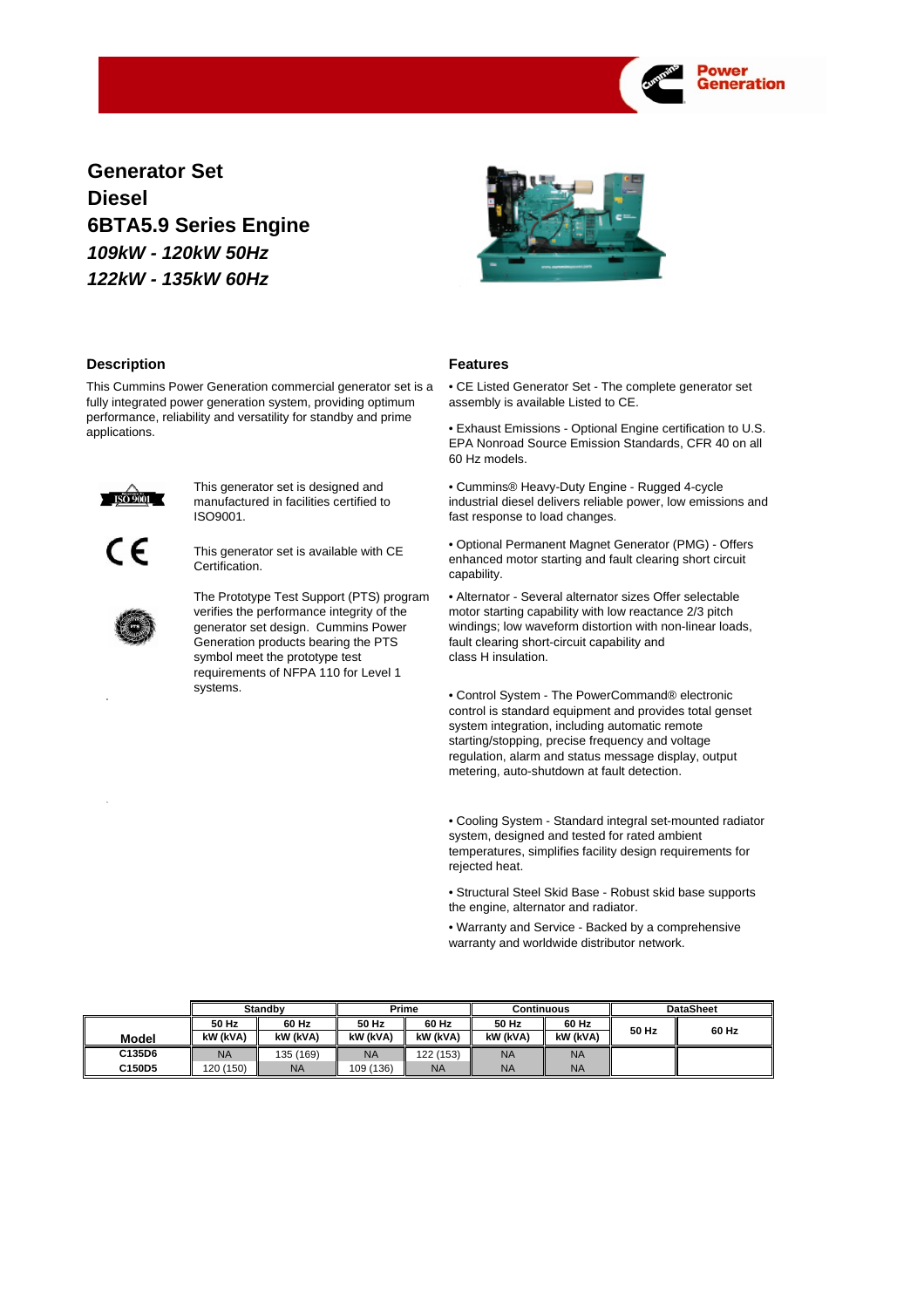

# **Generator Set Specifications**

| <b>Governor Regulation Class</b>         | <b>ISO8528</b>                                    |
|------------------------------------------|---------------------------------------------------|
| Voltage Regulation, No Load to Full Load | ±1%                                               |
| Random Voltage Variation                 | ±1%                                               |
| <b>Frequency Requlation</b>              | <b>Isochronous</b>                                |
| Random Frequency Variation               | $+0.25%$                                          |
| Radio Frequency Emissions Compliance     | In compliance with BS 800 and VDE levels G and N. |

|  | <b>Engine Specifications</b> |  |
|--|------------------------------|--|
|--|------------------------------|--|

| Design                             | 4 cycle, in-line, Turbo Charged                    |
|------------------------------------|----------------------------------------------------|
| <b>Bore</b>                        | 102 mm (4.02 in.)                                  |
| <b>Stroke</b>                      | 120 mm (4.72 in.)                                  |
| Displacement                       | 5.88 litre (359.0 in. <sup>3</sup> )               |
| <b>Cylinder Block</b>              | Cast iron, 6 cylinder                              |
| <b>Battery Capacity</b>            | 100 A/hr                                           |
| <b>Battery Charging Alternator</b> | 65 amps                                            |
| <b>Starting Voltage</b>            | 12 volt, 60Amp negative ground                     |
| <b>Fuel System</b>                 | Direct injection                                   |
| <b>Fuel Filter</b>                 | Spin on fuel filters with water separator          |
| Air Cleaner Type                   | Dry replaceable element with restriction indicator |
| Lube Oil Filter Type(s)            | Spin on full flow filter                           |
| <b>Standard Cooling System</b>     | 122°F (50°C) ambient radiator                      |

## **Alternator Specifications**

| Design                                | Brushless single bearing, revolving field                |
|---------------------------------------|----------------------------------------------------------|
| <b>Stator</b>                         | $2/3$ pitch                                              |
| Rotor                                 | Single bearing, flexible disc                            |
| <b>Insulation System</b>              | Class H                                                  |
| Standard Temperature Rise             | 125 - 163°C Standby                                      |
| <b>Exciter Type</b>                   | <b>Self Excited</b>                                      |
| <b>Phase Rotation</b>                 | A (U), B (V), C (W)                                      |
| <b>Alternator Cooling</b>             | Direct drive centrifugal blower fan                      |
| AC Waveform Total Harmonic Distortion | No load < 1.5%. Non distorting balanced linear load < 5% |
| Telephone Influence Factor (TIF)      | <50 per NEMA MG1-22.43                                   |
| Telephone Harmonic Factor (THF)       | <2%                                                      |

## **Available Voltages**

| $50$ Hz<br>Line - Neutral / Line - Line   |         |         | $60$ Hz<br>Line - Neutral / Line - Line |  |  |
|-------------------------------------------|---------|---------|-----------------------------------------|--|--|
| 254/440                                   | 110/190 | 277/480 | 120/208                                 |  |  |
| 240/416                                   |         | 254/440 |                                         |  |  |
| 230/400                                   |         | 240/416 |                                         |  |  |
| 220/380                                   |         | 220/380 |                                         |  |  |
| 127/220                                   |         | 139/240 |                                         |  |  |
| 115/200                                   |         | 127/220 |                                         |  |  |
| Note: Consult factory for other voltages. |         |         |                                         |  |  |

## **Generator Set Options**

**Engine** • Compliance - CE Certification (Guarding)

• H/D Air Cleaner

#### • Coolant Heater

### **Fuel System**

- Fuel Tank Deletion
- Steel Fuel Tank (Replaces Plastic)

#### **Exhaust Options**

- Exhaust Silencer Industrial (9dB), in line
- Exhaust Silencer Residential (25dB), in line
- Exhaust Bellows
- 
- Installation Kit Industrial Silencer

• Installation Kit - Residential Silencer

Note: Some options may not be available on all models, consult factory for availability.

# **Miscellaneous Options**

- Coolant Heater 240V
- Battery Charger
- Auto Start AMF Module (Loose)
- 4 Pole MCCB
- Packing -Export Box
- Silenced enclosure

**Warranty**

- Warranty 2 Year Extended Prime AppIn
- Warranty 5 Year Extended Standby AppIn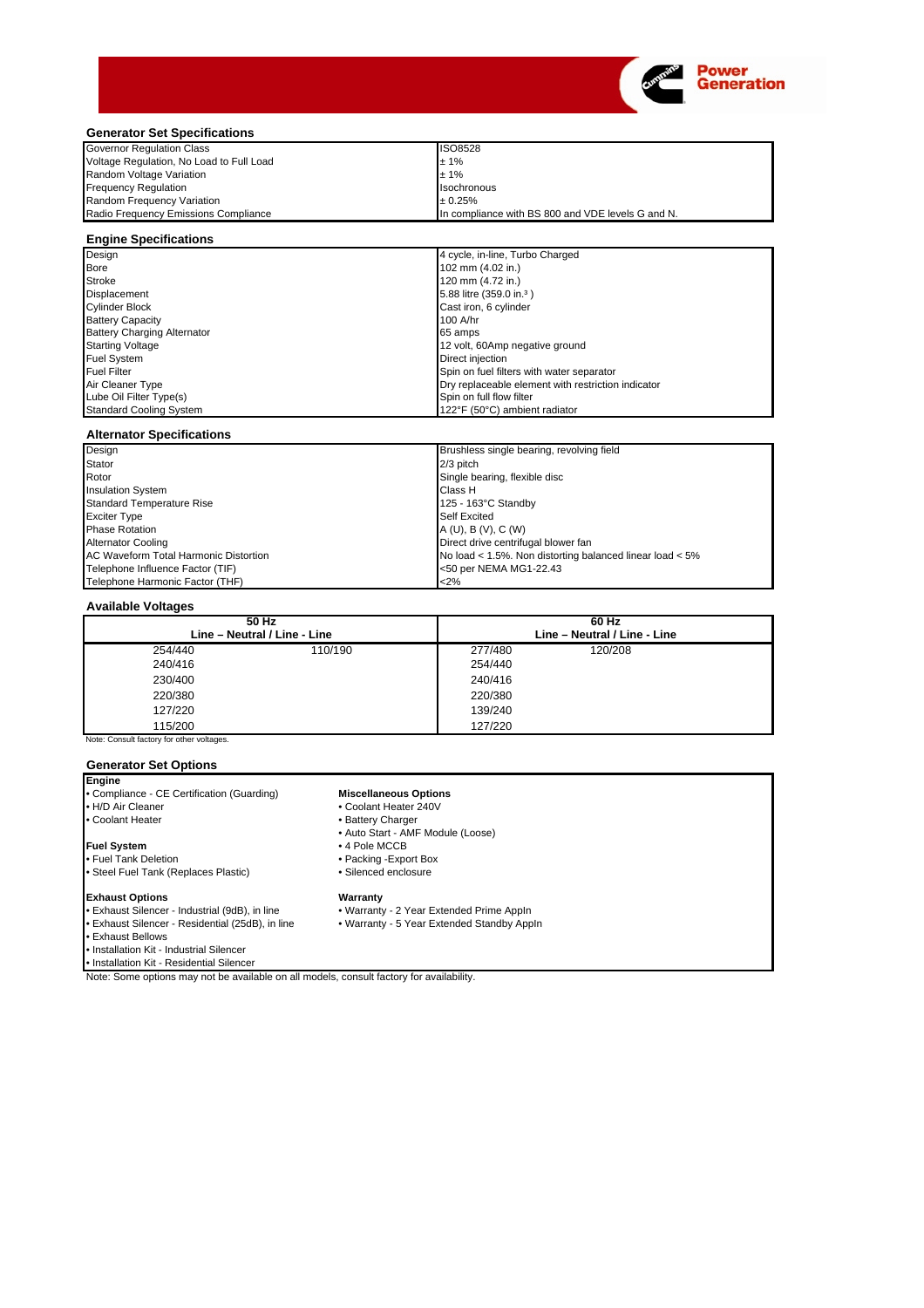

# **Control System**

PowerCommand™1301 - Generator Set Control **Description**

The PowerCommand™ 1301 Control is a microprocessor-based generator set monitoring, and voltage regulation, digital engine speed governing, start / stop control, and protective functions control system. The control provides a simple operator interface to the generator set, digital

The PowerCommand™ 1301 generator set control is suitable for use on a wide range of generator sets in non-paralleling applications

configuration from 120 to 600VAC for for 50Hz or 60Hz operation. The PowerCommand™ Control can be configured for any frequency, voltage and power connection

Power for the control is derived from the generator set starting batteries. The control functions over a voltage range from 8VDC to 35VDC.

#### **Major Features**

12 or 24 VDC Battery Operation.

Digital Engine Speed Governing (optional) to provide isochronous frequency regulation. Digital Voltage Regulation Full wave rectified single phase (line to line) sensing. Generator Set Monitoring. Monitors status of all critical engine and alternator conditions functions. Engine Starting includes relay drivers for start, fuel shut off (FSO), and glow plug. Configurable Inputs and Outputs. Two discrete inputs and two dry contact relay outputs. Generator set Monitoring: Displays status of all critical engine and alternator generator set functions. Smart Starting Control System: Integrated fuel ramping to limit black smoke and frequency overshoot Advanced Serviceability using InPower™, a PC-based software service tool.

## **Control System**

Control Switch - RUN/OFF/AUTO Includes all functions to locally or remotely start and stop, and protect the generator set.

 OFF Mode - the generator set is shut down and cannot be started; as well as resets faults. RUN mode the generator set will execute its start sequence

AUTO mode, the generator set can be started with a start signal from a remote device

Status Indications - The control has a lamp driver for external fault/status indication. Functions include: The lamp flashes during preheat (when used) and while the generator set is starting.

 READY TO LOAD - flashing until the set is at rated voltage and frequency, then on continuously. Fault conditions are displayed by flashing a two-digit fault code number.

LED Indicating Lamps - (optional display) includes LED indicating lamps for the following functions: Not in Auto

- Remote Start
- Warning
- Shutdown

 Auto Run

Base Engine Protection Remote Emergency Stop Switch Input. Immediate shut down of the generator set on operation.

Overspeed Shutdown

Low Oil Pressure Shutdown

High Engine Temperature Shutdown

Underspeed/Sensor Fail Shutdown

Fail to Start

Battery Charging Alternator Fail Warning

# **Options**

Digital Engine Speed Governing to provide isochronous frequency regulation.

Operator Display Panel an easy to use operator display of critical parameters and operating history.

Refer to the PowerCommand Controls Technical Bulletin for detailed information (TBA)